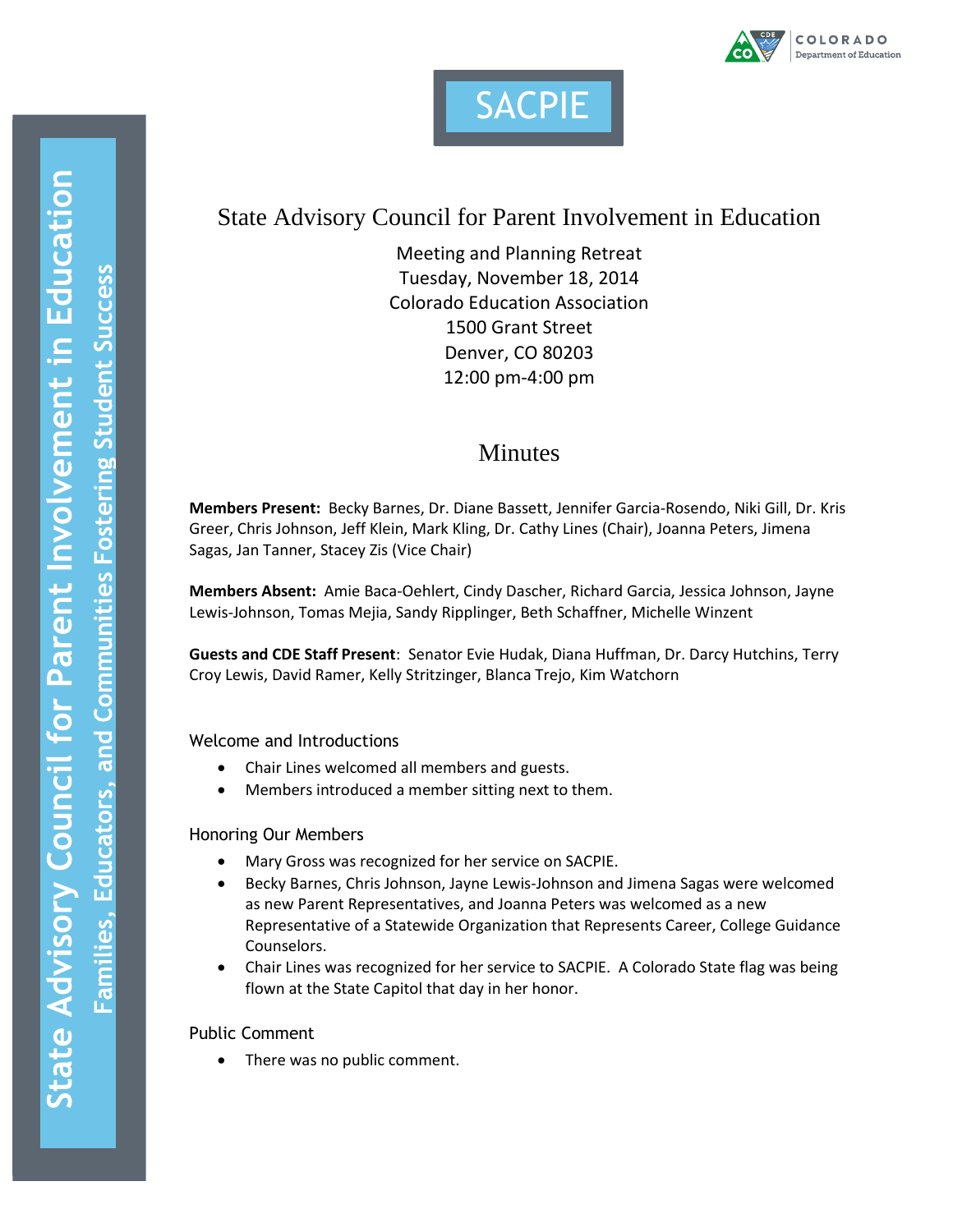

Approval of Minutes from Tuesday, August 19, 2014

The minutes were approved unanimously without corrections.

#### 2015 Operating Procedures Review and Approval

- Most changes revolve around working with Dr. Darcy Hutchins, CDE Family Partnership Director.
- Each committee will have a CDE co-chair.
- Working committees have changed.
	- o The Partnerships Committee has been eliminated (each committee should work on partnerships).
	- o The K-12 Committee has been split into Elementary and Secondary.
- The operating procedures were approved as amended.

#### CDE Update

- Dr. Hutchins mentioned that there is one remaining School Accountability Committee (SAC) and District Accountability Committee (DAC) training – November 20 in Colorado Springs.
- CDE is receiving more requests for support from the field. Hopefully the committees can help with these.
- Dr. Hutchins will be forming an ad hoc committee, the Promising Partnership Practices (PPP) Committee, to collect PPPs and produce a publication to be distributed to the field.
- Senator Hudak reported there is a need for Accountability training. The Colorado State Accountability Network (CSAN) would like to help with this.
- Senator Hudak mentioned the Parent Engagement Grant Program. The Walton Family Foundation awarded a similar grant to another State.

## SACPIE Spotlight: Sharing About Council Organizations

 Mark Kling, Executive Director, Family Resource Association provided an overview of his organization.

#### Election of New SACPIE Chair and Vice Chair

- Members nominated candidates by email prior to the meeting.
	- o Stacey Zis was named the new chair.
	- $\circ$  Kim Watchorn will be the new vice chair and one of CDE's representatives on SACPIE.
	- o The election results were approved unanimously and will become effective on January 1, 2015.

#### Guest Speaker: Family Engagement in Educator Evaluations

- Chair Lines introduced Katy Anthes, Executive Director, Educator Effectiveness, Colorado Department of Education.
- Katy spoke about:
	- o Senate Bill 10-191's timeline of implementation.
	- o Rubrics for new principal and teacher evaluations.
	- o Possible survey tools families can use to give feedback for principal and teacher evaluations.
- Discussion ensued.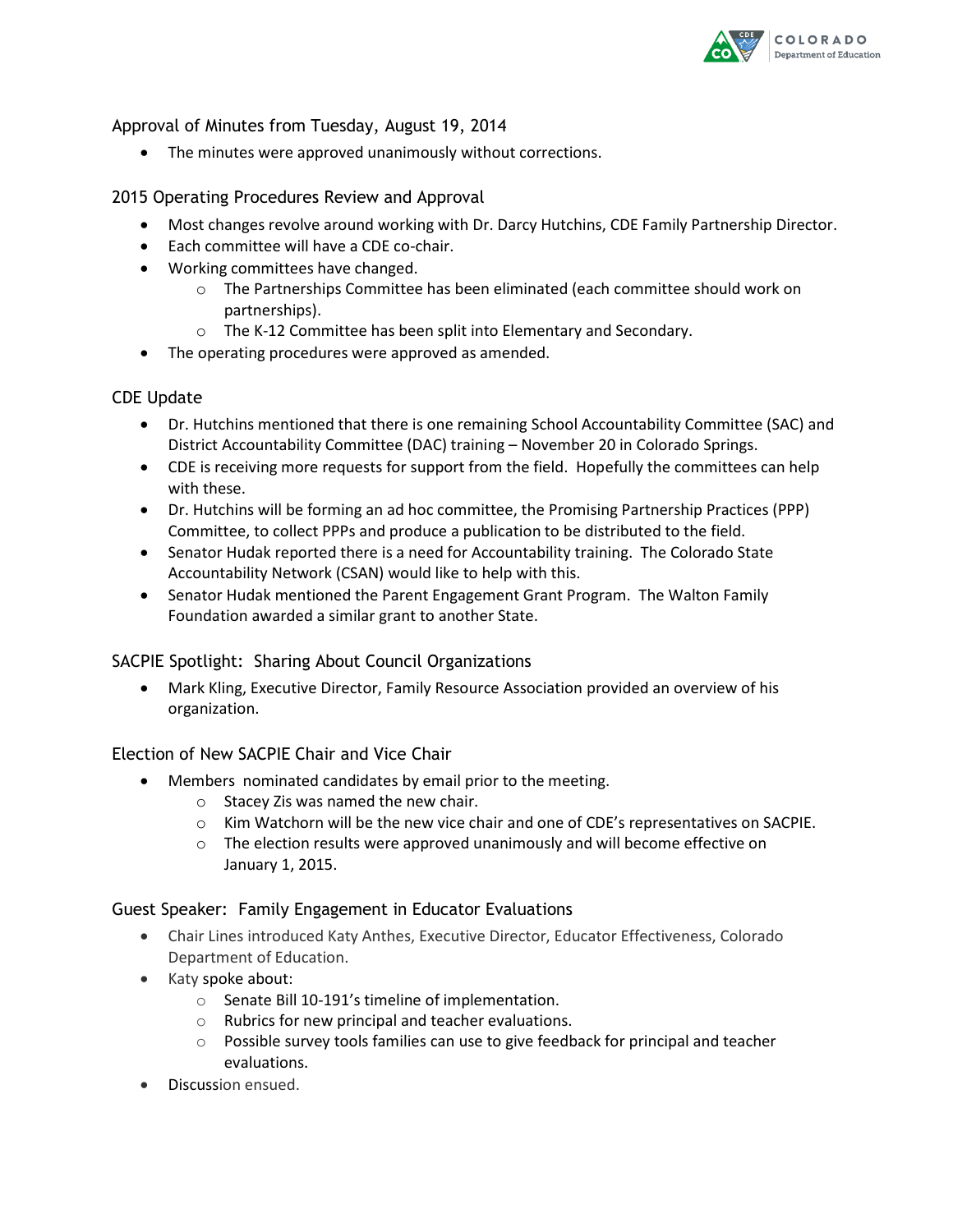

#### 2014 Final Committee Reports

 **Executive Committee** Cathy Lines, Chair Stacey Zis, Vice Chair

> Chair Lines provided a handout listing SACPIE's activities from August 19 to November 18, 2014, including conferences, trainings, presentations, etc.

#### **Early Childhood** Jenn Garcia-Rosendo, Co-Chair Tomas Mejia, Co-Chair

Jenn reported that in 2014 the Early Childhood Committee did presentations to Early Childhood organizations, appeared on a radio show and developed surveys which it intends to give to providers and families next year.

#### **Higher Education**

Kris Greer, Chair

During the past year, Kris and the Higher Education Committee surveyed Colorado colleges and universities regarding current family support practices, then did a brief analysis. Work will continue in utilizing the survey results to guide the committee's work.

**K-12**

Jeff Klein, Chair

In 2014, Jeff reported that the K-12 Committee conduct a website search of every district to Colorado to identify supports for District Accountability Committees. This information was used in SAC and DAC trainings conducted by CDE in collaboration with SACPIE.

#### **Partnerships**

Amie Baca-Oehlert, Co-Chair Michelle Winzent, Co-Chair

The Partnerships Committee created the SACPIE Spotlight, as well as other accomplishments. In the coming year, developing partnerships will be part of the responsibilities of each committee.

#### 2015 Committee Formation and Reporting

#### **•** Secondary

Joanna Peters, Co-Chair; Jeff Klein, Co-Chair

Jeff Klein reported on the Secondary Committee's annual goals: learn who interested parties are; identify ways to collaborate with the Elementary and Higher Education Committees regarding transitions; advocate for increased family involvement.